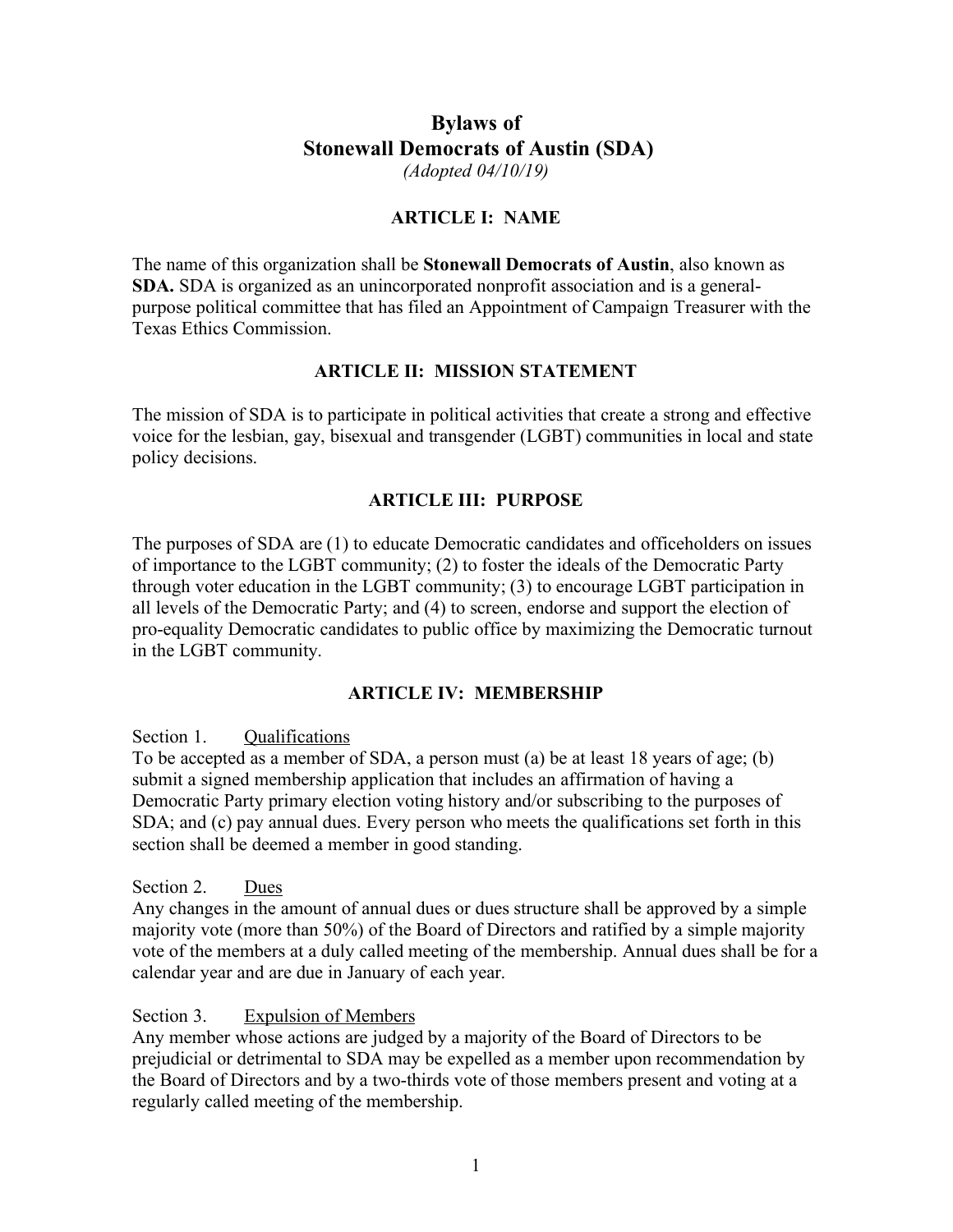### Section 4. Voting Rights of Members

Each member shall be entitled to one vote on each matter submitted to a vote of the members. Proxy and absentee voting shall not be permitted.

### Section 5. Annual Membership Meeting

The annual meeting of the members of SDA shall be held in March of each year at the call of the Board of Directors for the purpose of electing officers and members-at-large of the Board of Directors and for transacting other business that may come before the membership. The Secretary shall provide written notice of the date, time and place of the annual meeting to each member not less than 10 nor more than 30 days in advance thereof.

### Section 6. Other Membership Meetings

In addition to the annual meeting, meetings of the membership may be held on a monthly basis at the call of the Board of Directors to hear a guest speaker on a timely topic, make announcements and to conduct business. Additionally, meetings of the membership shall be held each election cycle for the purpose of screening and endorsing candidates for public office. The Secretary shall provide written notice of the date, time and place of monthly meetings to all members not less than 10 days nor more than 30 days in advance thereof. If business is to be conducted at such meetings, the notice must include an agenda stating the nature of the business to be conducted. Notice of endorsement meetings shall be governed by the Standing Rules for Endorsements.

## Section 7. Quorum for Membership Meetings

A quorum for all membership meetings shall be ten per cent (10%) of all members in good standing at the time of the meeting.

## **ARTICLE V: BOARD OF DIRECTORS**

Section 1. Number, Qualifications and Terms of Office

The Board of Directors (hereinafter "Board") shall consist of between seven (7) and thirteen (13) elected members, including the four (4) officers listed in Article VI below. Additionally, the immediate past President may be a non-voting *ex officio* member of the Board. Each Board member shall serve a term of two (2) years or until successors are elected. The terms of a simple majority of the Board members shall expire on February 28 in even-numbered years. The terms of the remaining Board members shall expire on February 28 in odd-numbered years. To be eligible for election, candidates for office must have been current members of SDA for at least 30 days. All terms of office shall begin at the close of the meeting at which the officer is elected.

## Section 2. Nominations and Elections

Candidates for the Board may be nominated by the Board Development Committee or from the floor at the annual membership meeting. The Board Development Committee shall follow the nominations process set forth in the Policies and Procedures Manual (see Article VIII, Section 7 below) and report to the Board meeting that precedes the annual membership meeting. Board members shall be elected by a simple majority vote of the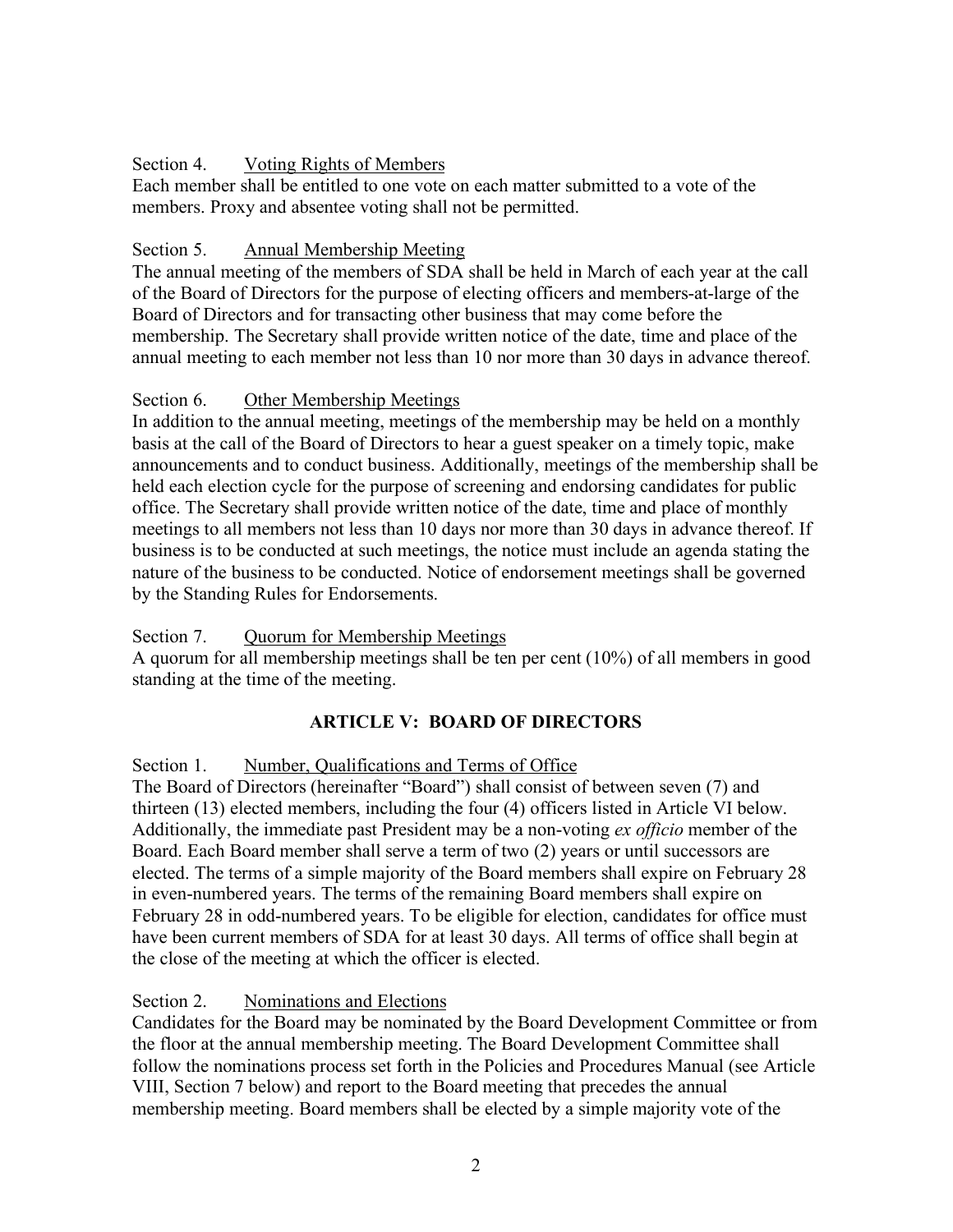members who are present at the annual membership meeting at which there is a quorum. All candidates for election to the Board must be members in good standing of SDA at the time of the election.

## Section 3. Vacancies

Any vacancy occurring on the Board for reasons other than expiration of terms may be filled by a simple majority vote of the remaining Board members, even if less than the minimum number of members remains on the Board. Any member appointed to fill a vacancy shall hold office until the end of the term being filled or until such member's resignation or removal from office.

# Section 4. Removal

Any member of the Board may be removed for good cause by a vote of not less than twothirds (2/3) of the current Board members present at any meeting. Written notice of the intention to act upon such matter shall be given to all Board members*,* including the Board member affected*,* not less than ten (10) days prior to the meeting at which such action will be taken.

# Section 5. Place, Time and Number of Board Meetings

The Board shall meet in February of each year and at least four more times during that fiscal year. Place, time and number of meetings shall be determined at the initial Board meeting in February. Written notice of each Board meeting shall be delivered by the Secretary to each Board member at least five (5) business days prior thereto. The notice of the meeting shall include a proposed agenda for the meeting. Special meetings of the Board may be called by the President, or whenever a request is made to the Secretary by any three (3) Board members in writing. Written notice of the special Board meeting shall be delivered by the Secretary to each Board member at least five (5) business days prior thereto and shall include the specific purpose for which the special meeting is being called.

## Section 6. Quorum for Board Meetings

A quorum shall consist of a simple majority of the current members of the Board for the transaction of business at any meeting. Each member of the Board shall be entitled to one vote on each matter submitted to a vote. A Board member must be present to vote. Proxy and absentee voting is not permitted at Board meetings. If less than a quorum is present at a duly called meeting, the meeting shall not be called to order.

# **ARTICLE VI: OFFICERS**

Section 1. Elected Officers

The elected officers of SDA shall be a President, a Vice President, a Secretary and a Treasurer. All officers shall be elected by a simple majority vote of the members present at the annual membership meeting at which there is a quorum. The President and Treasurer shall be elected in even-numbered years. The Vice President and Secretary shall be elected in odd-numbered years. Each office term shall be two (2) years.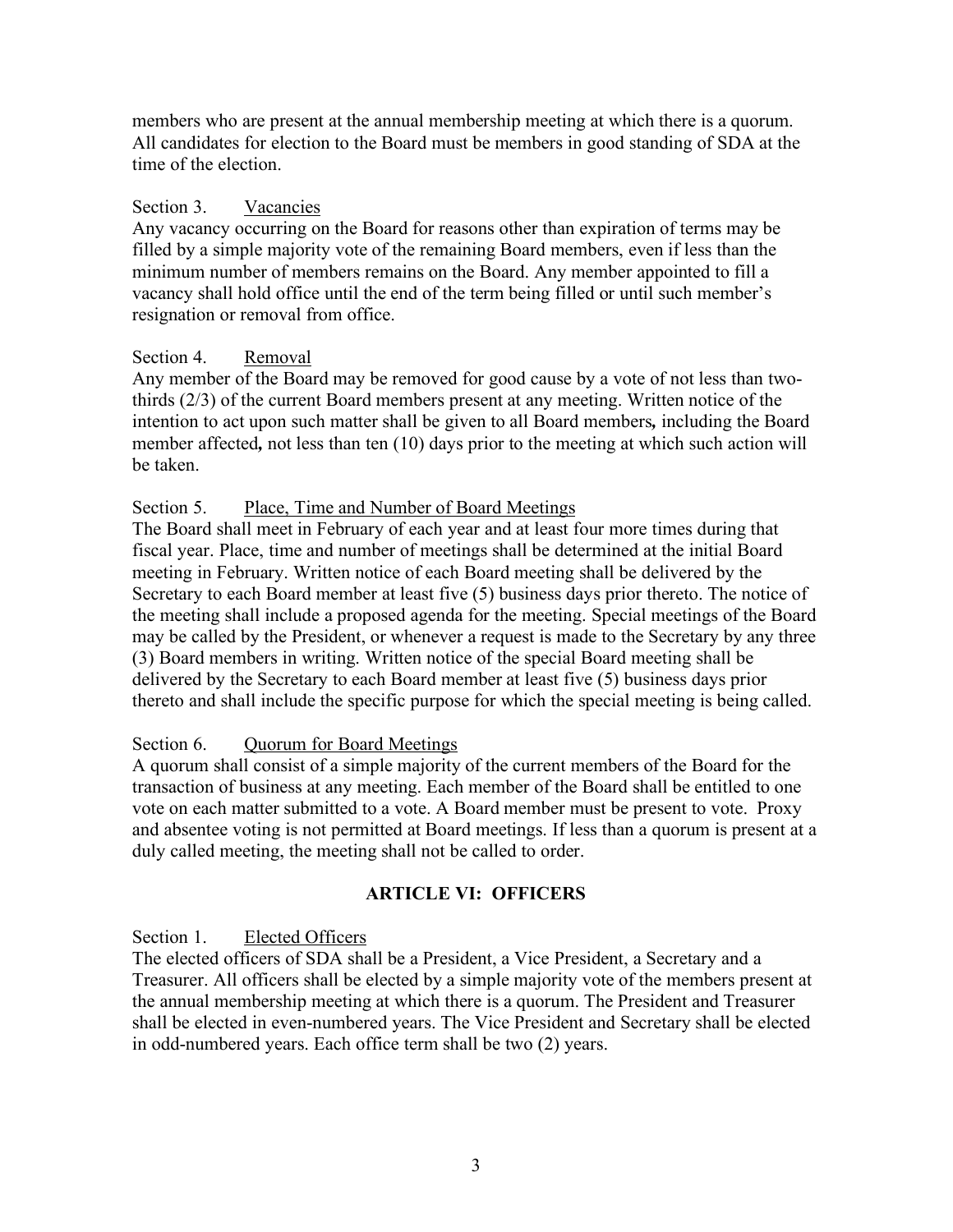### Section 2. Duties of the President

The President shall set the agenda for and preside over meetings of the Board and membership. The President shall appoint other Board members to organize all standing committees; appoint such other committees as may be deemed necessary with Board approval; may serve as non-voting ex officio member of all committees; shall serve as the official representative of SDA and have such other duties as may be assigned by the Board.

### Section 3. Duties of the Vice President

The Vice President shall set the agenda for and preside over meetings of the Board and membership when designated by the President or in the absence of the President and may have other duties as assigned by the President.

### Section 4. Duties of the Secretary

The Secretary shall maintain a record of all meetings of the Board, the Executive Committee and of the membership; prepare and disseminate the minutes of all meetings of the Board and of the membership as set forth in the Policies and Procedures Manual (see Article VIII, Section 7 below); assure the issuance of all necessary meeting notices to the Board and membership; maintain and update the Policies and Procedures Manual containing standing rules, policies and procedures adopted by the Board and the membership*;* and shall have such other duties as may be assigned by the Board.

### Section 5. Duties of the Treasurer

The Treasurer shall maintain the financial records of SDA; receive and disburse funds of SDA; make timely bank deposits and payments to vendors; prepare an annual budget of anticipated revenues and expenses; provide addenda to the budget as required; report the financial status of SDA to the Board on a regular basis; make an annual financial report to the membership; prepare and file all reports required by the Texas Ethics Commission; prepare all information necessary for periodic audits as may be directed by the Board; and have such other duties as may be assigned by the Board. The Treasurer must be willing to accept personal liability for the timely and accurate filing of campaign finance reports with the Texas Ethics Commission and has veto power over any Board or membership decision that is in violation of state campaign finance laws.

## Section 6. Appointment of Assistant Treasurer

The President may appoint another SDA member as Assistant Treasurer to assist the Treasurer with her or his duties and to act in the absence or disability of the Treasurer. If appointed, the Assistant Treasurer may sign reports to be filed with the Texas Ethics Commission if the Treasurer is not available. If the Treasurer resigns, or is removed, the Assistant Treasurer's appointment ends. The President in his/her discretion may re-appoint the same SDA member as Assistant Treasurer after a new Treasurer is elected or appointed. The President in consultation with the Treasurer shall assign specific duties to the Assistant Treasurer. The President in consultation with the Treasurer may terminate the appointment of Assistant Treasurer at any time.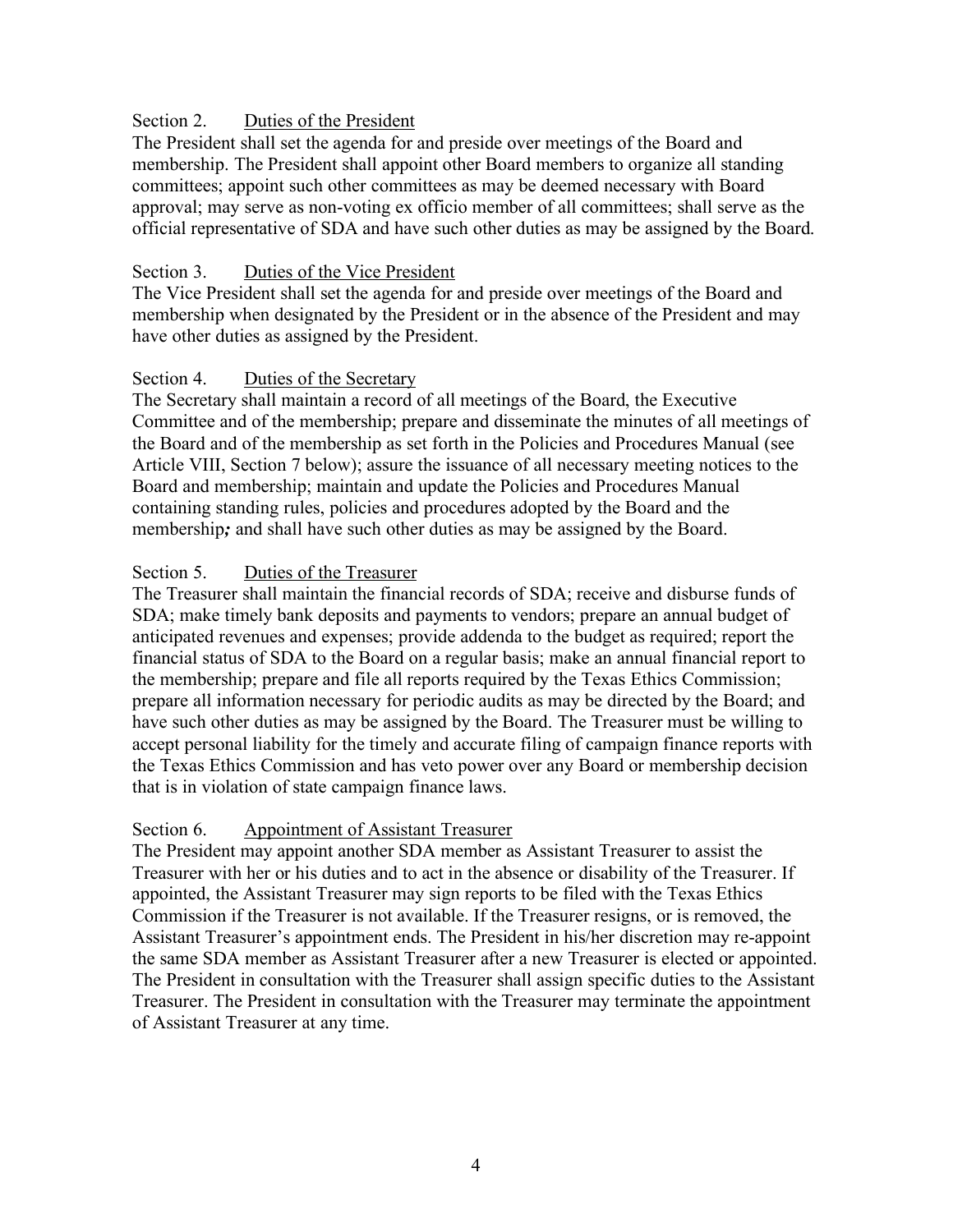### **ARTICLE VII: COMMITTEES**

#### Section 1. Executive Committee

The Executive Committee shall consist of the four (4) elected officers of SDA. The Executive Committee shall have and may exercise all the authority of the Board in the business and affairs of SDA during intervals between Board meetings. The Executive Committee shall have no power without approval of the full Board (a) to alter, amend or repeal these Bylaws, (b) to appoint or replace any member of the Executive Committee or the Board, (c) borrow money or (d) commit SDA to expend any sum in excess of \$500.00. Meetings of the Executive Committee shall be held at such time and such place as the Executive Committee may determine. No written notice of any meetings of the Executive Committee shall be required and three (3) members of the Executive Committee shall constitute a quorum for the transaction of business. A copy of any resolution adopted by the Executive Committee shall be presented to the full Board at the next regularly scheduled meeting of the Board.

#### Section 2. Standing Committees

- (a) The standing committees shall be as follows: Board Development Committee, Budget and Finance Committee, Communications Committee, Endorsement Committee, and Membership Committee. At the February Board meeting, the President shall appoint a Board member to oversee and/or organize each standing committee. Each appointed Board member shall within thirty (30) days of said appointment (a) recruit SDA members to serve on said committee and (b) hold an initial committee meeting for the purpose of allowing committee members to select a chair of said committee and schedule monthly committee meetings. Each standing committee shall consist of a minimum of three (3) and a maximum of 7 (7) members, including the committee chair. Members of each standing committee, including the committee chair, shall be subject to approval by a simple majority vote of the Board. The committee chair may or may not be a Board member; however, a Board member of that committee shall be required to make a committee report at all Board meetings. Each standing committee shall elect a chair annually. Standing committees are not authorized to expend funds, except as specifically authorized by the Board. The Board has final approval authority over recommendations from any standing committee.
- (b) The functions of the standing committees shall be as follows:

1. Board Development Committee. The Board Development Committee shall recruit new members for the Board, assist in preparing the ballot for Board elections at the annual meeting and review Board/nominations policies and procedures.

2. Budget and Finance Committee. The Budget and Finance Committee shall assist the Treasurer in preparing the annual budget, submit amendments to the budget during the fiscal year, set fiscal policy and make other financial recommendations to the Board of Directors.

3. Communications Committee. The Communications Committee shall develop mechanisms (e.g., monthly newsletter, e-mail communications, website updates,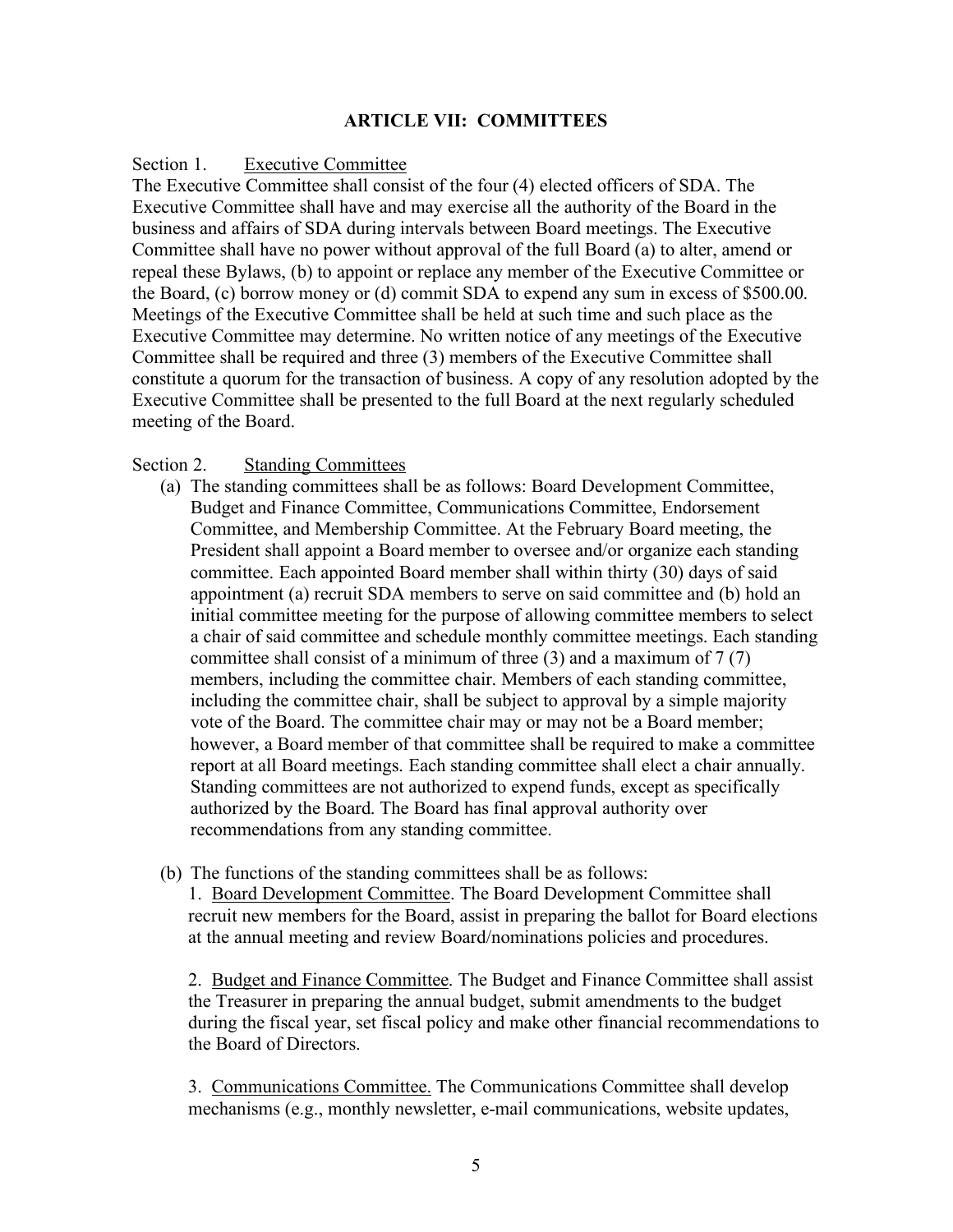etc.) for enhancing communications to keep SDA members informed of meetings, events, and news items relevant to SDA's mission and purposes and developing similar mechanisms for promoting awareness of SDA and enhancing its image to the LGBT community and the community-at-large. The Communications Committee shall also be responsible for working with the President in the coordination and timely issuance of approved media releases. The SDA webmaster or website administrator shall be a member of this committee.

4. Endorsement Committee. The Endorsement Committee shall be responsible for coordinating the candidate screening and endorsement process during each election cycle; disseminating SDA's list of endorsements to the LGBT community and community-at-large; and recommending to the Board the scope of the dissemination of the list of endorsements and those candidates or ballot measures which merit financial and volunteer support from SDA.

5. Membership Committee. The Membership Committee shall promote membership growth and retention in SDA; provide dues renewal notices to members on a quarterly basis; maintain and update all membership records and mailing list databases; certify the eligibility of new members to the Board; publish and update a membership directory for members; and coordinate outreach and recruitment activities. The Membership Committee will also work with the Treasurer to ensure timely remittance of quarterly dues shares to National Stonewall Democrats and the Texas Stonewall Democratic Caucus.

### Section 3. Other Committees

The Board may appoint other committees on either a standing or ad hoc basis as they deem necessary for the conduct of the business of SDA.

## **ARTICLE VIII: MISCELLANEOUS PROVISIONS**

### Section 1. Fiscal Year

The fiscal year of SDA shall commence on February 1 of each year and end on January 31 of the following year.

## Section 2. Notice and Waiver of Notice

Notice shall be deemed to be sufficient if delivered in person, by postal mail, e-mail *or* facsimile transmission on the day of such delivery or transmission. If the deadline for giving notice under these Bylaws falls on a Sunday or postal holiday, notice shall be deemed effective if given on the day immediately following the Sunday or postal holiday. A waiver or waivers of notice, signed by the person or persons entitled to such notice, whether before or after the time stated therein, shall be equivalent to the giving of such notice. Actual notice, however, shall always be effective notice.

## Section 3. Meetings By Other Means

Members of the Board or members of a committee may participate and hold any meeting required or permitted under these Bylaws by means other than face-to-face meetings (e.g., conference call, telephone polling, e-mail), provided that all Board or committee members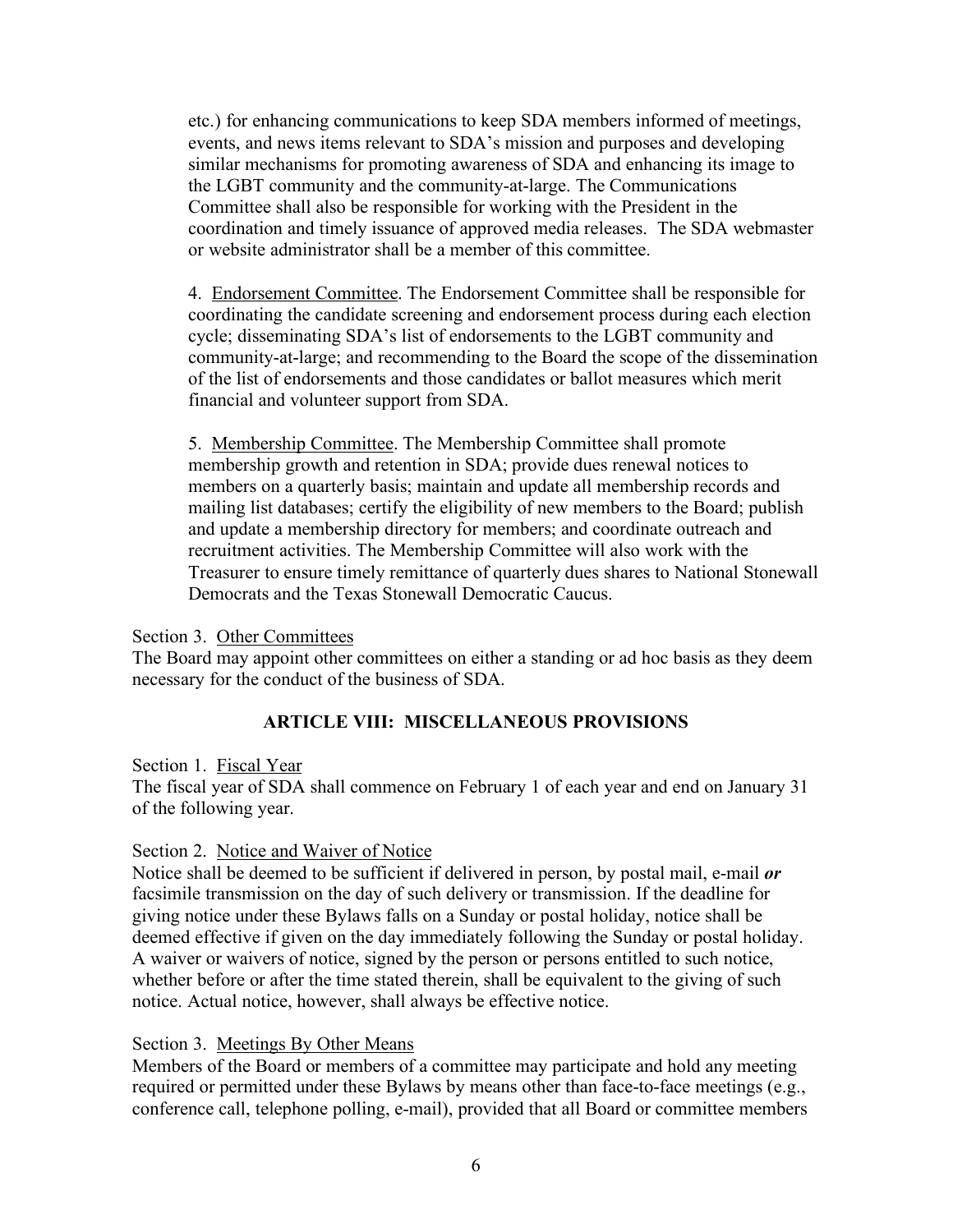are informed of the results of such meeting by other means. Participation in a meeting pursuant to this section shall constitute presence in person at such a meeting.

### Section 4. Parliamentary Procedure

The consensus model of decision-making or the rules contained in the current edition of Robert's Rules of Order shall govern the conduct of Board and committee meetings. Robert's Rules of Order shall govern the conduct of all SDA membership meetings in all situations to which they are applicable and in which they are not inconsistent with these Bylaws and any standing rules.

### Section 5. Acceptance of Contributions

Financial contributions to SDA, whether in the form of dues or other contributions, shall be considered accepted when deposited by the Treasurer. The Treasurer in consultation with the Executive Committee shall determine whether or not to reject a contribution. A contribution that is not accepted shall be returned by the Treasurer to the remitter thereof.

### Section 6. Authority to Sign Checks and Contracts

All contracts, bills, notes, checks or other instruments for the payment of money shall be signed or signed and countersigned by such officer or officers designated as decision makers with the Texas Ethics Commission and in such manner as is prescribed by resolution of the Board.

### Section 7. Policies and Procedures Manual

The Board shall by simple majority vote establish policies and procedures for the day-today operation of SDA. These policies and procedures shall be contained in a Policies and Procedures Manual and shall include all standing rules. This Policies and Procedures Manual shall be maintained by the Secretary and shall be binding on all persons operating on behalf of SDA. The policies and procedures may be amended, as needed, by simple majority vote of the Board.

## Section 8. Resignations

Any officer or Board member-at-large may resign at any time. Such resignation may be made in writing or verbally in the presence of at least the President or Vice President and one other Board member. The resignation shall take effect at the time specified therein, or if no time is specified, at the time of its receipt by either the President or Vice President or the Board. The acceptance of a resignation shall not be necessary to make it effective, unless expressly so provided in the resignation.

Section 9. Redress of Grievances The Board shall adopt procedures for redressing grievances from any member of SDA.

## Section 10. Conflicts of Interest

The Board shall provide a policy that addresses conflicts of interest other than those set out in Article IX, Section 1 below.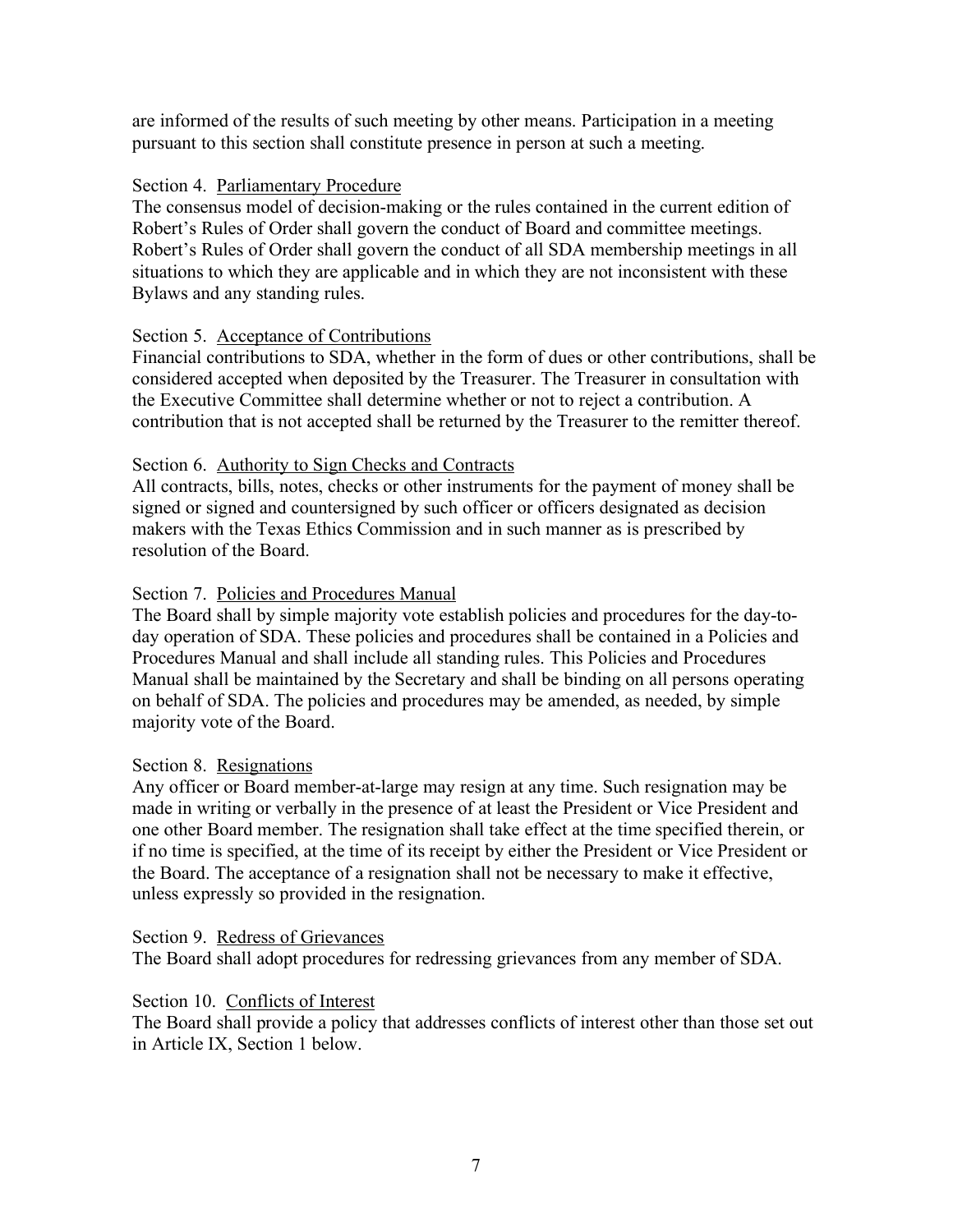# **ARTICLE IX. INTERESTED BOARD MEMBERS, NON-LIABILITY OF BOARD MEMBERS AND OFFICERS AND INDEMNIFICATION**

## Section 1. Interested Board Members

No contract or other transaction between SDA and one or more of its Board members or officers, or any firm, partnership, corporation, association or other entity in which one or more of SDA's Board members or officers are shareholders, members, directors, officers or employees or in which they are otherwise interested, shall be void or voidable by reason of such connection or interest, provided the fact of such interest or connection is disclosed or known to the Board prior to authorizing, approving or ratifying such contract or other transaction. Such interested Board member or members may be counted in determining whether a quorum is present, but may not be counted in calculating the simple majority vote needed to authorize, approve or ratify such contract or other transaction. Such interested Board member or members shall not be liable to SDA for any profits realized by, from or through such contract or other transaction.

## Section 2. Non-Liability of Board Members, Officers and Others In Certain Cases

No Board member, officer, employee, agent, member or non-member volunteer of SDA shall be liable for his or her acts as such if he or she is excused from liability under any present or future provision or provisions of the Texas Business Organizations Code; and, in addition, to the full extent now or hereafter permitted by the Texas Business Organizations Code, each officer, Board member, employee, agent, member, or non-member volunteer shall in the discharge of any duty imposed or power conferred upon him or her by SDA, be fully protected if, in the exercise of ordinary care, he or she acted in good faith and in the best interest of SDA. Good faith shall be presumed as including, but not limited to, when the person acts in reliance upon the written opinion of an attorney for SDA, the books of account or reports made to SDA by any of its officials or by an independent certified public accountant or by an appraiser selected with reasonable care by the Board or in reliance upon other records of SDA.

## Section 3. Indemnification

Each person who is or was a Board member, officer, employee or agent of SDA or is or was serving at the request of SDA as a Board member, officer, volunteer or agent may be indemnified by SDA to the full extent permitted or authorized by the Texas Business Organizations Code. SDA may maintain insurance at its expense for the benefit of any Board member or officer who has acted in good faith and in the best interests of SDA, as required by law.

# Section 4. Income Distributions Prohibited

No part of the income of SDA shall be distributed to the Board members or officers, nor shall SDA pay compensation to the Board members and officers for services rendered in such capacity, but SDA may reimburse legitimate expenses incurred by such individuals. Nothing herein shall preclude officers and Board members from serving as employees or agents of SDA for hire or from entering into remunerated contracts with SDA in accordance with the conflicts of interest policies and procedures of SDA and applicable provisions of these Bylaws.